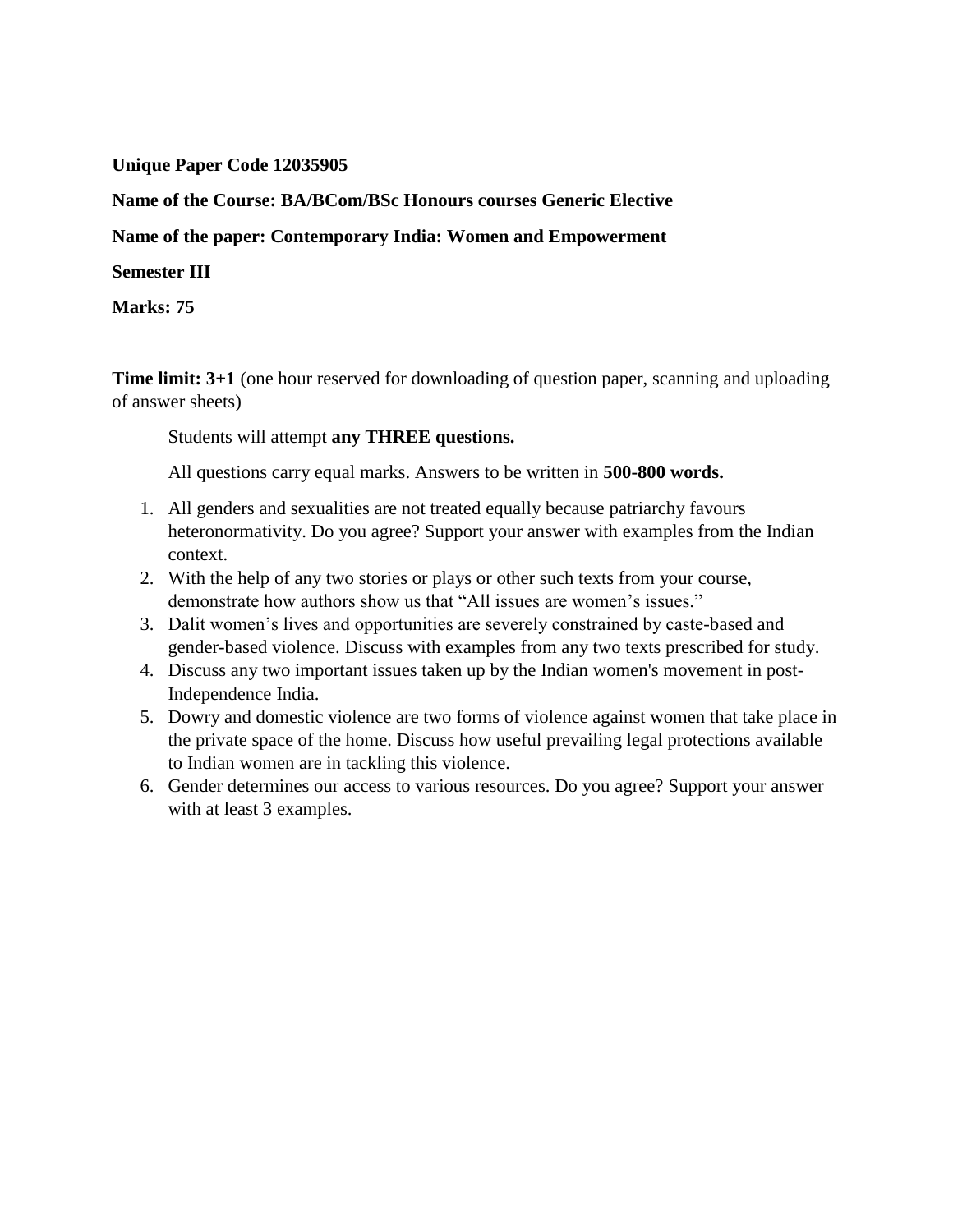### UPC: 12033912

Name of the course: SEC-English Name of the paper: Introduction to Creative Writing for Media Semester: 3 Marks: 75 Time limit: 3+1 (one hour reserved for downloading of question paper, scanning and uploading of answer sheets) Students will attempt any THREE questions. All questions carry equal marks. Each answer should be **between 500-800 words.**

Q1. Comment on the importance of reading to become a creative writer. How can a creative writing course help?

Q2. What is the difference between formal and informal speech? Write two passages of around 150 words each, using formal speech and informal speech.

Q3. What is public service advertising? What are the points to be kept in mind to make it effective? Discuss the example of any two public service advertisements.

Q4. What is the difference between editing and proofreading? Edit the following passage and rewrite the corrected version:

not all that Mrs Bennet, however, with the assistance of his five daughters, could ask on the subject, was sufficient to draw from her husband any satisfactory description of Mr Bingley. They attacked him in various ways–barefaced questions, ingenious suppositions, and distant surmises; but he eluded the skill of them all, and they were at last obliged to accept the second-hand intelligence of their nighbor, Lady lucas. Her report was highly favourable. Sir William had been delighted with him. He was quite young wonderfully hansome extremely agreeable, and, to crown the hole, he meant to be at the next assembly with a large party. Nothing could be more delightful? To be fond of dancing was a certain steps towards falling in love; and very lively hopes of Mr. Bingley's heart were entertained.

Q5. How do agency and inspiration contribute to the creative writing process? Elaborate.

Q6. How is writing for the radio different from writing for television? Write the script for a radio interview with a medical professional who is spreading awareness about the pandemic and providing simple steps that people can take in their everyday lives.

**SET 1**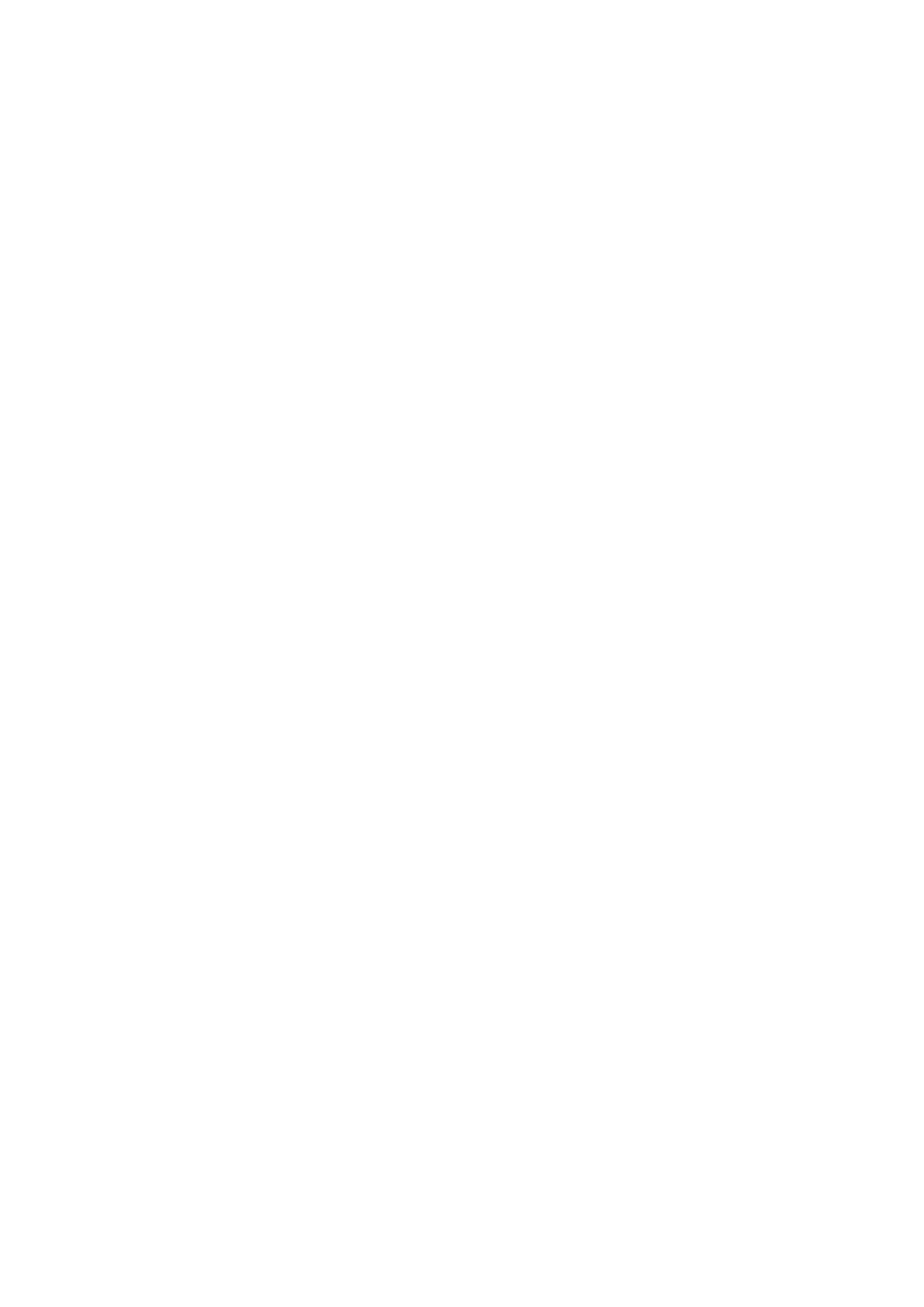**UNIQUE PAPER CODE NAME OF THE PAPER NAME OF THE COURSE SEMESTER DURATION MAXIMUM MARKS** 

#### 12033906-**BUSINESS COMMUNICATION ENGLISH SEC**  $\mathbb{E}[\mathbf{V}]$ **3 HOURS** 75

**Attempt any THREE questions.** 

All the questions carry 25 marks each.

- 1. Prepare an annual report for your college department detailing the events and achievements through the academic year.
- 2. Non-verbal communication is as important as verbal cues. Comment in details with examples.
- 3. You work at an environmental organization. Draft a project report explaining the reasons and possible solutions for air pollution in your city.
- 4. Do you think that good vocabulary is important while giving oral presentation and in effective speaking? Elaborate and also comment on other skills which make oral presentations more effective.
- 5. Explain the concept of brainstorming. How does it help with business negotiations? Elaborate with examples.
- 6. How does listening process impact communications in organisations? Is there a difference between hearing and listening? Elucidate with examples from organisation communication situations.